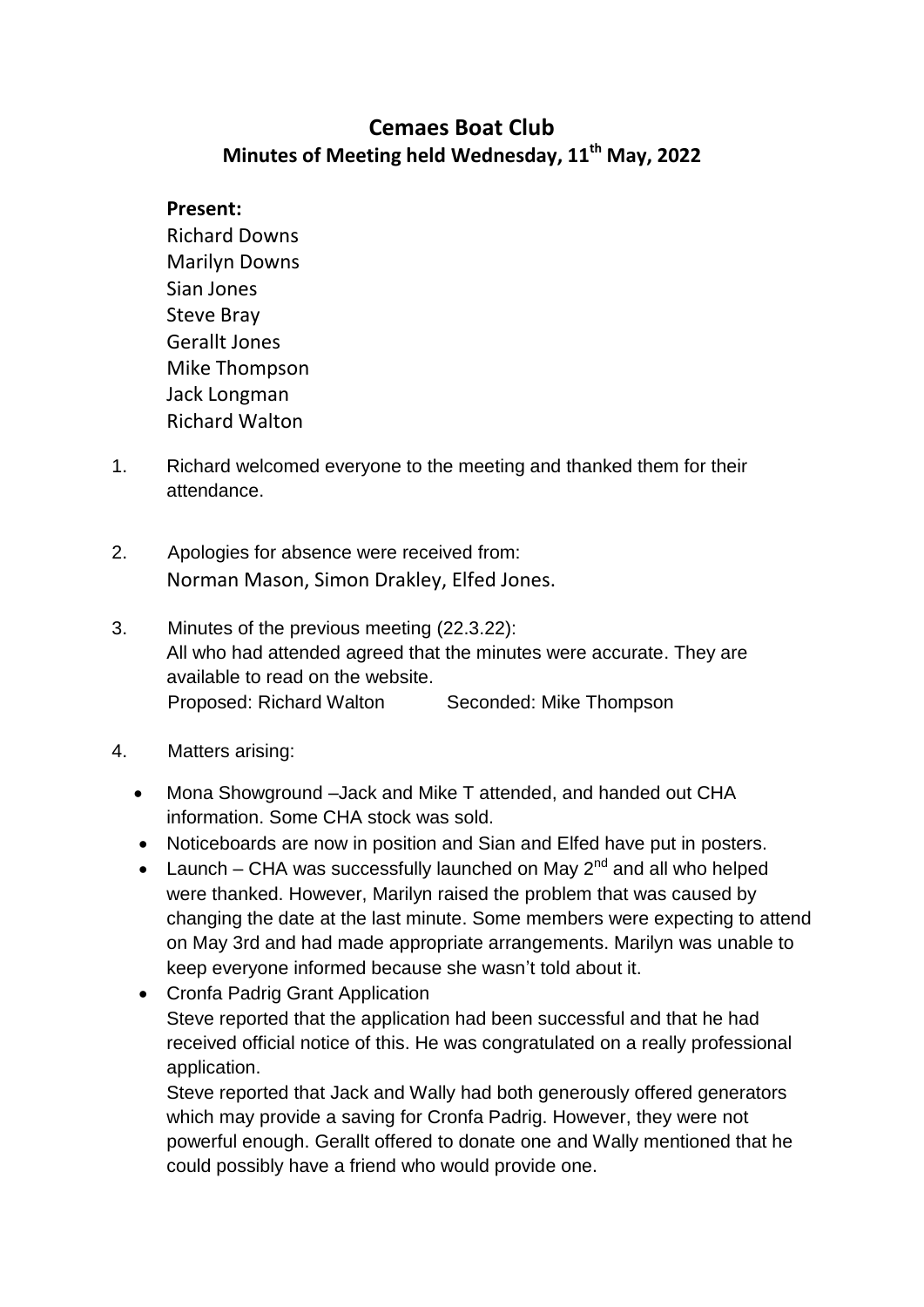5. Treasurer's Report

Simon was unable to attend the meeting as he was in London. The last financial report was at the AGM.

(31.3.2022 £2,230.58)

Marilyn has renewed the Local Giving membership at a cost of £96.00. Marilyn has also applied for another £500 Magic Grant and this has been awarded. We have received another £100 donation through Local Giving from the Mobbs family and this will include Gift Aid.

6. Boatswain's Report:

Norman had organised a team to lay down the mooring lines prior to launch. Steve mentioned that CHA was very dusty and would benefit from a wash down. A team of volunteers offered to do this the following day at 10.00 A small boat close to CHA could possibly cause damage with the outboard and a request would be made for it to be moved.

- 7. Secretary's Report Marilyn would report later on preparations for the Dilwyn Morgan event.
- 8. Membership Secretary's Report Sian had reported that membership numbers were:

Full members 30 Friends 2 Total 32

9. Website / Facebook Report

Bookings for sailing: There was discussion about the most effective ways to cancel and keep people informed. Janet has now included 'buttons' that Marilyn is able to highlight (Cancelled / Confirmed). Marilyn will send out an email to members to explain how to create an account and book sailings. It is important that crew keep an eye on the website and Facebook page for the latest information.

- 10. Future events:
	- Dilwyn Morgan Friday,  $13<sup>th</sup>$  May at The Gadlys from 5.00pm

The numbers now attending are 46 – and Marilyn has confirmed 47 meals with The Gadlys (including Dilwyn). There is a maximum of 50 in the function room.

Dilwyn has informed us that he can't stay overnight and therefore won't be sailing on the Saturday. However, he is very keen to come again and have a full day out on CHA.

Marilyn had written to a wide range of Anglesey business and as a result had been offered a number of really good raffle prizes from The Lobster Pot,